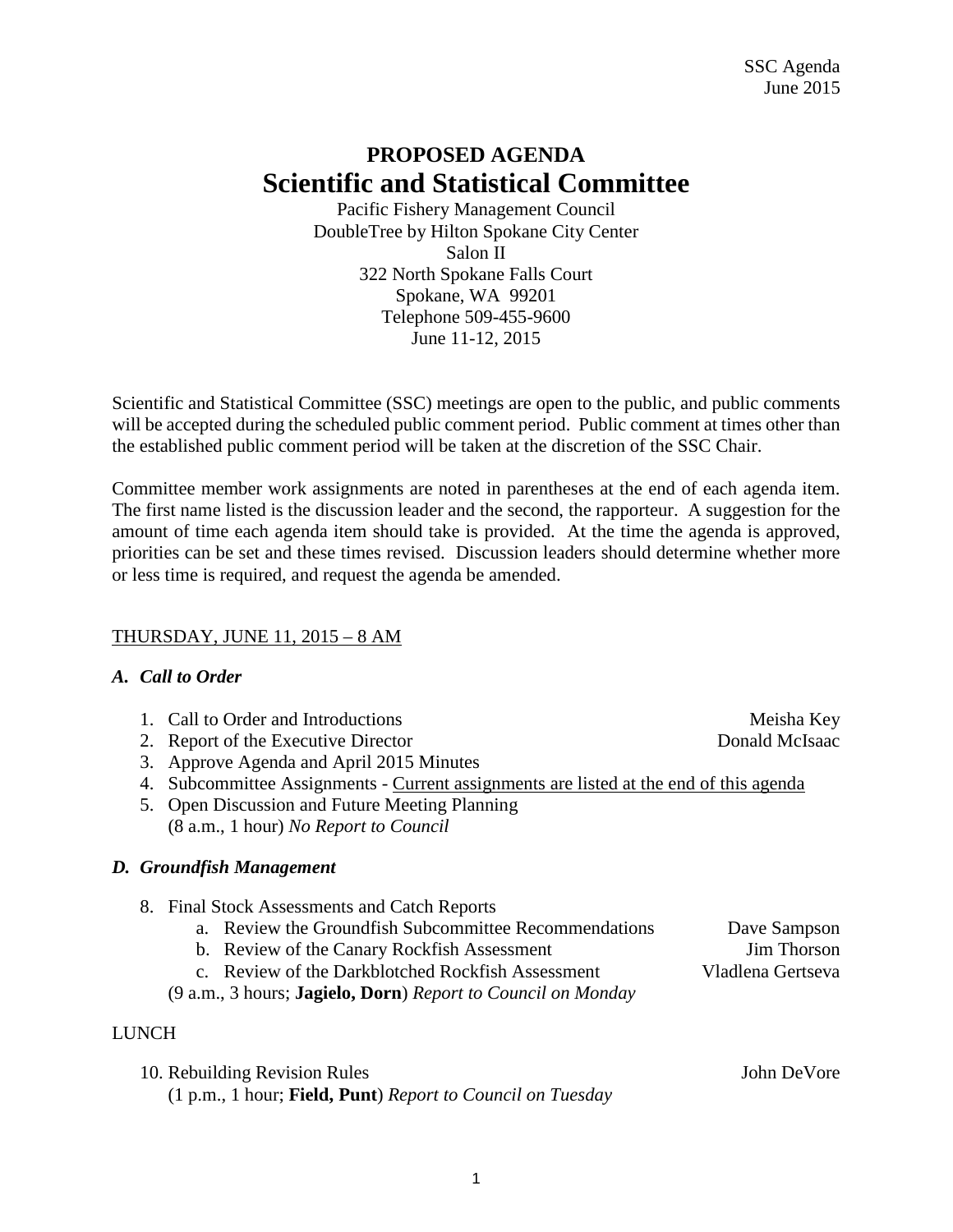#### *G. Coastal Pelagic Species Management*

- 4. Litigation Settlement Discussion Kerry Griffin (2 p.m., 1 hour; **Byrne, Jagielo**) *Report to Council on Tuesday*
- 2. Pacific Mackerel Assessment and Management Measures Paul Crone (3 p.m., 2 hours; **Satterthwaite, Hamel**) *Report to Council on Tuesday*

## PUBLIC COMMENT PERIOD

5 p.m. (or immediately following Agenda Item G.2)

Public comments, including comments on issues not on the agenda, are accepted at this time.

#### *A. SSC Administrative Matters, Continued*

6. Review Statements (Following public comment period)

#### FRIDAY, JUNE 12, 2015 – 8 AM

#### *A. SSC Administrative Matters, continued*

7. Review Statements (8 a.m., 1 hour)

#### *E. Highly Migratory Species Management*

| 2. Final Approval of Resubmitted Exempted Fishing Permit (EFP)<br>Application<br>(9 a.m., 1 hour; Cooper, Sampson) Report to Council on Sunday  | Kit Dahl                      |
|-------------------------------------------------------------------------------------------------------------------------------------------------|-------------------------------|
| 3. Swordfish Management and Monitoring Plan Hardcaps<br>$\mathbf{D}$ . $\mathbf{M}$ . $\mathbf{1}$ . $\mathbf{D}$ . $\mathbf{N}$ . $\mathbf{1}$ | $\mathbf{r}$ $\alpha$ $\beta$ |

- a. Review Methods to Estimate Bycatch Jim Carretta b. Review Ecological Applications Paper Stephen Stohs
- c. Review Bootstrap Analysis to Compare the Operation of the Drift Gillnet Fishery under Alternative Bycatch Management Protocols Stephen Stohs
- (10 a.m., 2 hours; **Piner, Field**) *Report to Council on Sunday*

#### LUNCH

#### *D. Groundfish Management, continued*

7. Inseason Adjustments Melissa Monk (1 p.m., 0.5 hours; **Hamel, Speir**) *Report to Council on Saturday*